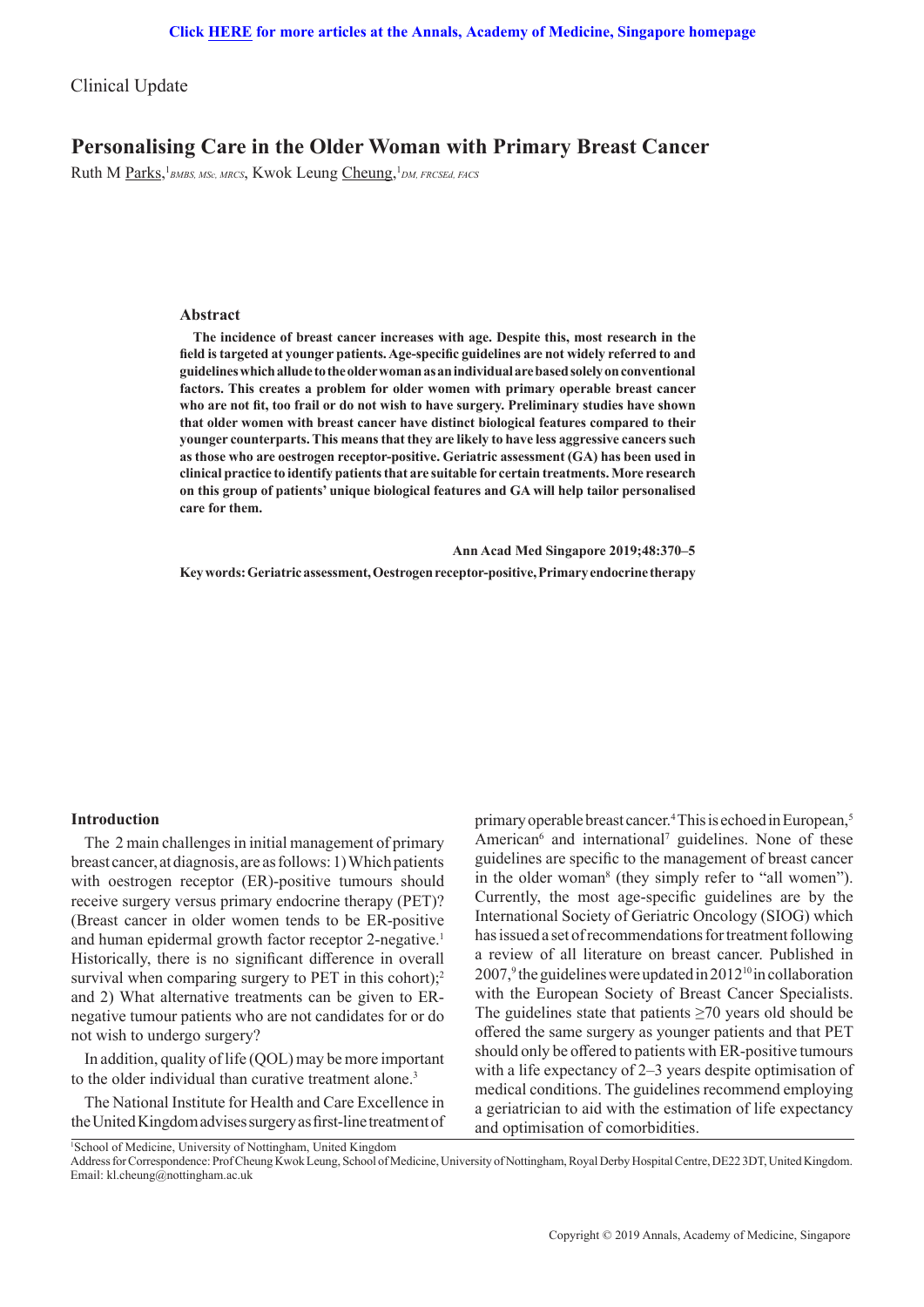While age alone should not be a deterrent to surgery, there is no clear consensus on how to select older patients for the treatments. As such, older women with breast cancer tend to receive suboptimal treatments. They are either undertreated due to lack of clinical attention and/or high-level research evidence, or overtreated due to overzealous adoption of recommendations for younger counterparts, while ignoring the specific needs of the older population.<sup>8,9</sup> With an ageing population, this approach is unsustainable to healthcare.

Therefore, we must seek to provide effective personalised care to the individual older woman with primary breast cancer. Growing evidence is emerging for the use of geriatric assessment (GA) to determine which other factors may contribute to treatment decision-making in the older population. However, which tools should be used and in what context they should be interpreted remain unclear.<sup>11</sup>

In this article, we highlight the current problems with biological features and GA in this cohort, summarise the current literature and outline future steps to achieve personalised care.

# **How Can We Personalise Care in the Older Woman with Breast Cancer Based on Biology?**

### *The Current Problems with Biology*

There are 2 problems with the biology of breast cancer in older women. First, the suitability of an individual patient's breast cancer to receive a specific treatment and second, endocrine treatment options when surgery is not feasible (which is different for patients with ER-positive tumours when compared to those with ER-negative tumours).

There is evidence linking an increase in ER positivity with advanced age—>80% of older women tend to have ERpositive tumours which are considered as a less aggressive phenotype.1 PET, in the form of aromatase inhibitors such as anastrazole, has become first-line treatment for older women who are deemed not suitable for or who do not want to undergo surgery by choice. Historical data has shown similar survival rates between PET and surgery.<sup>2</sup> More recent data has suggested that surgery has an advantage over PET in terms of local recurrence. However, this is only apparent after 5 years of treatment<sup>12,13</sup> and therefore, largely dependent on age-at-diagnosis to guide treatment decision. This calls for an individualised approach when treating this group of patients while leaning towards the use of PET in patients with a very limited life expectancy.<sup>14</sup>

More problems arise in patients who have ER-negative tumours, of which there is little discussion in the current literature. Primary surgery is still recommended, where possible. One alternative option is primary radiotherapy although this may present problems such as tolerability and side effects. Another option is chemotherapy. However, it is expected that if a patient could not tolerate surgical

management, it would be the same for chemotherapy. Historically, some patients with ER-negative tumours have received endocrine therapy regardless of receptor status.<sup>15</sup>

#### *Summary of Current Literature*

Syed et al<sup>16</sup> examined a database comprising histological samples and clinical data of 575 older women  $(\geq 70$  years old) with early primary breast cancer who were treated with surgery and then compared this to a series of disease stage-matched younger patients. Partitional clustering technique analysing a panel of 24 biomarkers based on tissue microarrays (TMAs) identified 6 biological clusters in older patients—5 of which were common in young patients (Fig.  $1$ )<sup>16</sup> and 1 novel cluster (or "category") (low ER, luminal) which was distinctive to the older population (Fig. 2).16 Overall, older women showed less aggressive tumour biology. The luminal phenotype showed better breast cancer-specific survival (BCSS) (Fig. 3).<sup>16</sup>

This is echoed in the work by Jenkins et al<sup>17</sup> who looked at clinical and gene expression microarray data of 3947 patients with breast cancer. They agree that more favourable subtypes of breast cancer are seen with increasing age (with luminal A tumours having the best outcome in this age group).

Molino et al<sup>18</sup> performed a retrospective analysis of 3814 patients of all ages with operable breast cancer looking at pathological and biological differences between younger and older women. They found that although older women are more likely to have larger and more frequently nodepositive tumours, they are biologically less aggressive and have lower proliferative indices.

These unique biological features in older women may help in treatment decision-making for patients considering surgery versus PET. This also highlights the potential scope for new therapeutic targets.

Most recently, cyclin E, a regulator of the cell cycle, has been found to be an exciting potential therapeutic target.<sup>19,20</sup> Preliminary work in the older age group has confirmed that cytoplasmic cyclin E is associated with poor clinical outcome and biomarkers of poor prognostic significance in this population.<sup>21</sup> Therefore, it is possible to identify patients who may benefit from alternative treatment strategies targeting cyclin E.

We have developed a technique in our institution to construct TMAs from core needle biopsy specimens.22 This has the advantage of obtaining biological information from older women with breast cancer, regardless of whether they have undergone surgery or PET. More work is underway to construct TMAs from a historical series of older women diagnosed with breast cancer. We hope that this will highlight more unique biological features in this age group, which may be potential therapeutic targets.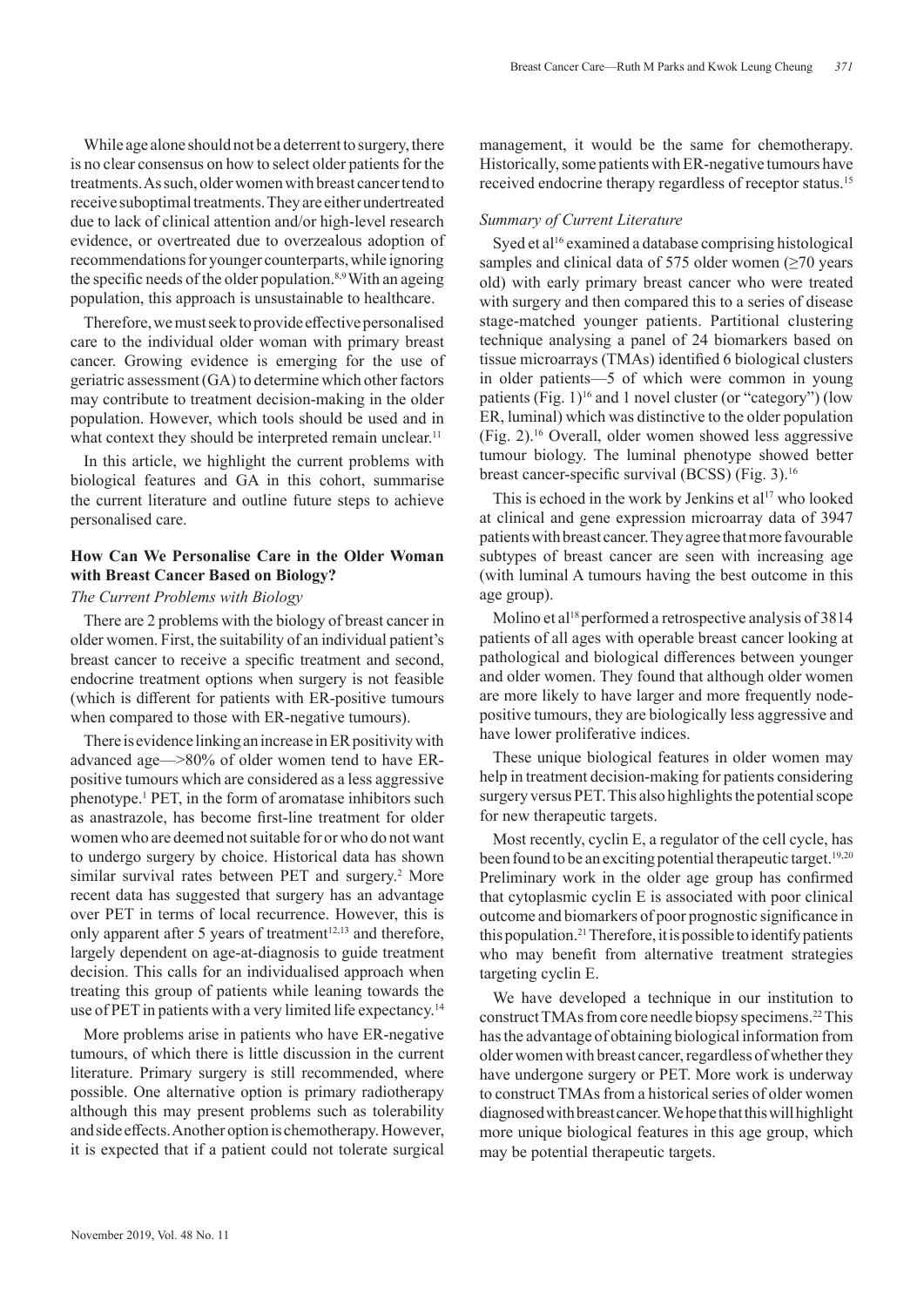

Fig. 1. Biological clusters determined by partitional clustering technique analysis of a panel of biomarkers in the younger and older populations. HER2: Human epidermal growth factor receptor 2. Reprinted with permission from Syed BM, Green AR, Paish EC, Soria D, Garibaldi J, Morgan L, et al. Biology of primary breast cancer in older women treated by surgery: with correlation with long-term clinical outcome and comparison with their younger counterparts. Br J Cancer 2013;108:1042-51.



Fig. 2. Biological clusters determined by partitional clustering technique analysis of a panel of biomarkers in the older population. ER: Oestrogen receptor: HER2: Human epidermal growth factor receptor 2. Reprinted with permission from Syed BM, Green AR, Paish EC, Soria D, Garibaldi J, Morgan L, et al. Biology of primary breast cancer in older women treated by surgery: with correlation with long-term clinical outcome and comparison with their younger counterparts. Br J Cancer 2013;108:1042‒51.

# *Future Work to Personalise Care*

In future, we expect the development of a tool to analyse an extensive panel of biomarkers for each individual patient, based on their core needle biopsy specimen. This would help to generate a predicted outcome for each potential treatment option, allow consideration of all relevant biomarkers and lead to personalised care.

There are currently a number of gene assay tools that provide prognostic and predictive information tailored for the individual patient to help guide potential therapy such as Oncotype Dx (Genomic Health, Inc.)23 and MammaPrint test (Agendia, Inc).24 However, their use is applicable in the adjuvant setting rather than at the time of diagnosis when a personalised decision to operate or to use an alternative treatment that is potentially as effective is needed.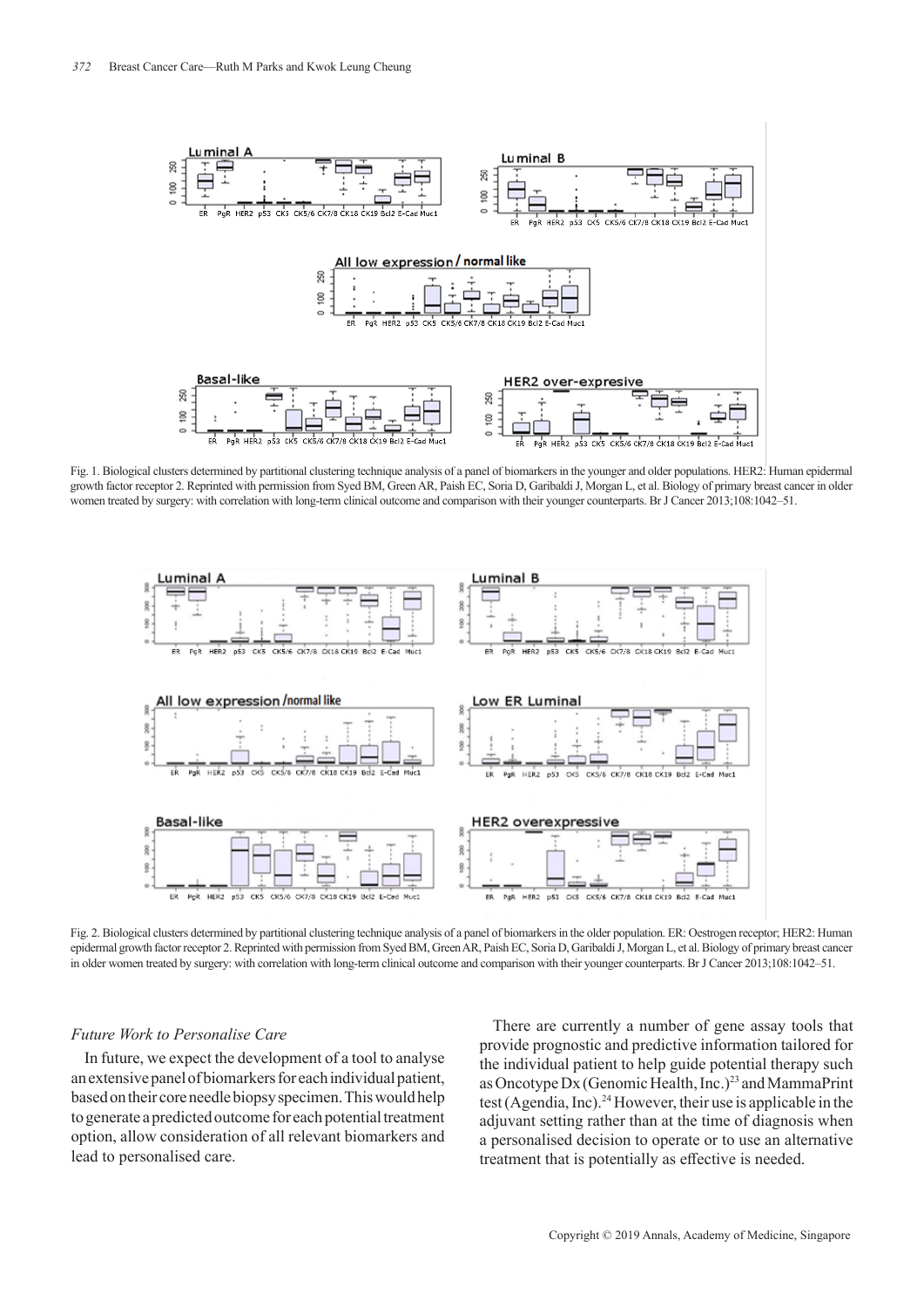



Fig. 3. Breast cancer-specific survival of different biological clusters in the older population. ER: Oestrogen receptor; HER2: Human epidermal growth factor receptor 2. Reprinted with permission from Syed BM, Green AR, Paish EC, Soria D, Garibaldi J, Morgan L, et al. Biology of primary breast cancer in older women treated by surgery: with correlation with long-term clinical outcome and comparison with their younger counterparts. Br J Cancer 2013;108:1042-51.

Although the above research efforts that focus on the biology of breast cancer in the older woman are much needed, we know that in clinical practice, treatment decision-making is much more complex and that there are many other factors which must be considered (for e.g., concurrent comorbidity, QOL, social support and patient's wishes).

# **How Can We Personalise Care in the Older Woman with Breast Cancer Based on GA?**

### *The Current Problem with GA*

While the integration of geriatric care and assessment has long been established in some areas of medicine—for example, trauma and orthopaedic surgery (following hip fractures)<sup>25</sup> and stroke medicine<sup>26</sup>—the field of oncogeriatrics is far behind.27,28

Breast cancer surgery carries a much lower morbidity compared to colorectal cancer surgery or other visceral surgeries. Hence, generally speaking, there are few patients who cannot undergo breast surgery.<sup>29</sup> However, there are still issues specific to the older population which must be considered (for e.g., delivery of anaesthesia and tolerance of postoperative complications). The use of GA can help to determine who might benefit from geriatric intervention for other issues which are unique to the older population (for e.g., social support, mood disturbances, concerns with travel arrangements or cultural beliefs).

The SIOG Guidelines published in 2015<sup>30</sup> and 2018<sup>31</sup> state that GA should be performed in the setting of oncology. The domains included in GA vary greatly between studies, but generally consist of assessment of comorbidity and current health issues including medications, measurement of physical function, psychological evaluation and assessment of social support.<sup>11</sup>

Full GA itself is very time-consuming and may be unnecessary in the extremely fit patient with good activity status. Some studies have opted for the use of a frailty screening assessment to decide who should receive full GA,32–34 but again, which screening tool best serves this purpose remains unclear. Biganzoli et al<sup>32</sup> have suggested that the Vulnerable Elders Survey-13 (VES-13) can be used as a frailty screening tool if the facility does not have resources to conduct a comprehensive GA. A multicentre prospective cohort study<sup>35</sup> has suggested that Geriatric  $8(G8)$  is superior to VES-13 in many types of cancer including breast. Owusu and Berger<sup>36</sup> suggest that VES-13 and G8 should be used in combination. Furthermore, Russo et al<sup>37</sup> have shown that Senior Adult Oncology Programme-2 is superior to G8 as a screening tool in solid cancers.

There is also discrepancy in the literature on how data from frailty assessment and GA should be utilised in clinical practice,<sup>38</sup> with thoughts varying from treating the most problematic issue only, referral to a specialist geriatrician for more comprehensive testing, or referral to other relevant specialities such as physiotherapy or dietician services.

Although the importance of GA is clear, we need to work towards a uniform GA-positive/-negative screening tool which can feasibly be implemented at diagnosis of breast cancer and interpreted to provide clinically useful information to guide treatment decisions.

### *Summary of Current Literature*

A pilot study performed at our institution had looked specifically at implementation of GA in 47 older women  $(\geq 70$  years old) with early operable primary breast cancer.<sup>39</sup> Decision of primary treatment followed consultation with the clinical team and was not guided by GA. A validated cancer-specific tool (not breast cancer-specific) was used. GA was conducted within 6 weeks' postdiagnosis. Assessment of QOL was also undertaken. GA determined that older age, greater comorbidities, higher number of daily medications and slower Timed Up and Go test (a measure of physical function) were significantly related to nonsurgical treatment. QOL remained stable at 6-months in all patients regardless of treatment. Average time to complete the GA was 32 min (range, 15–65 min) and was conducted by a variety of trained research team members, who were not necessarily clinicians (this pilot study confirmed the feasibility of GA in a research setting). The study has now expanded to include 2 countries. The aim is to definitively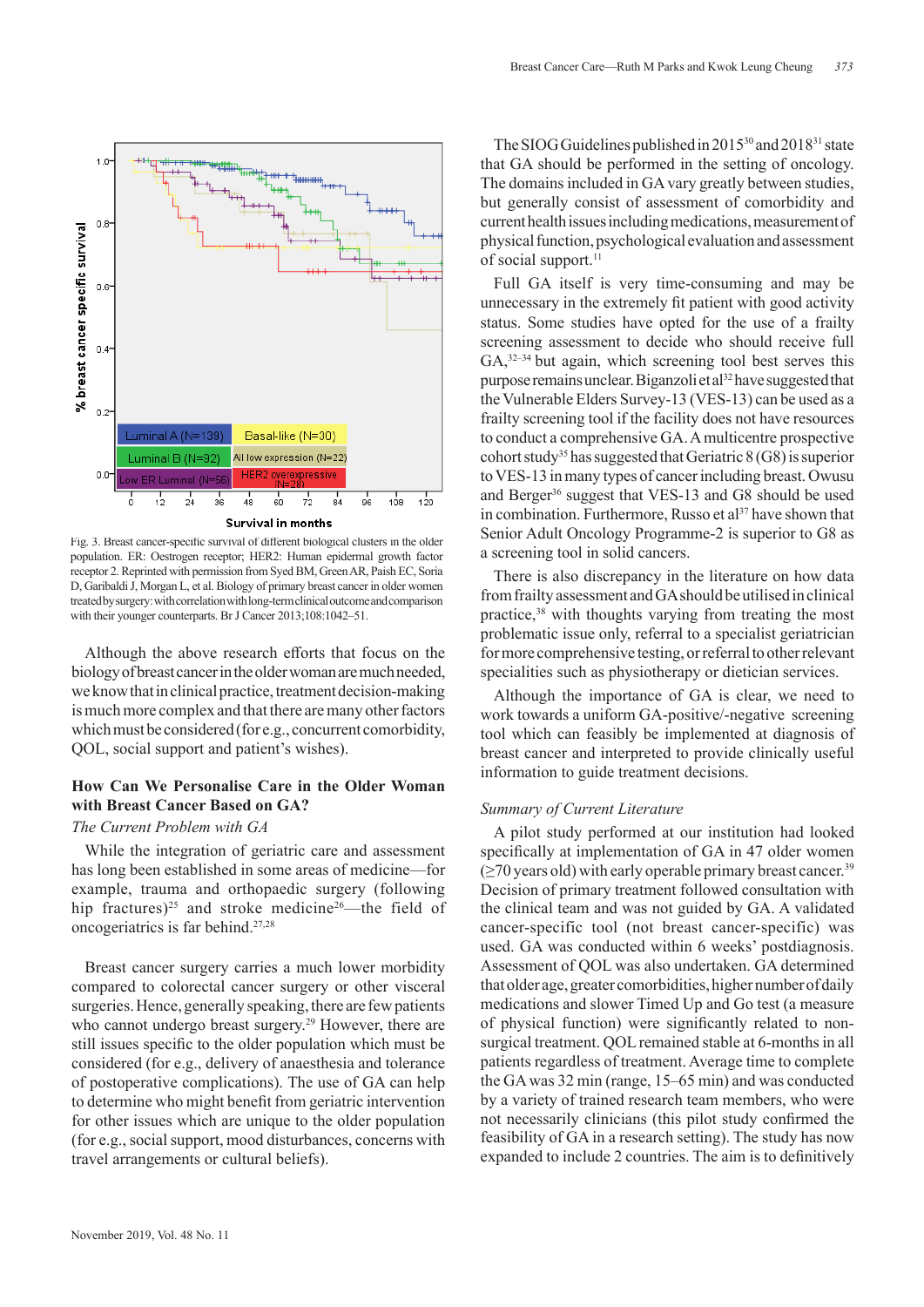identify the components which should be included in GA in this setting.

Clough-Gorr et al<sup>40</sup> evaluated 660 women aged  $\geq$ 65 years old who were diagnosed with stage 1–3 primary breast cancer in the United States to examine survival based on cancer-specific GA. The GA was described by 4 domains using 6 measures including sociodemographic, clinical, function and psychosocial. Survival from all-cause and breast cancer-specific mortality were recorded for different groups of subjects with domain deficits as measured by GA. They found that regardless of age and stage of disease, cancer-specific GA predicted 5-and 10-year all-cause and BCSS in older women. Therefore, they concluded that GA may help to guide treatment decision-making and to identify factors requiring intervention.

### *Future Work to Personalise Care*

In future, we expect a breast cancer-specific GA tool that can be implemented in the clinic setting (or preclinic setting of community general practice) for older women with potentially operable breast cancer. There should be clear guidelines on how to use information derived from GA and how to standardise potential interventions.

## **Summary of Future Perspectives**

Breast cancer in the older woman is biologically different than in the younger woman and this should be utilised to help predict outcomes in ER-positive and -negative disease when considering alternative treatments to surgery. Treatment goals in this population may also be different and this must be considered when discussing management options with the patient.

GA is paramount in treatment decision planning. There needs to be consensus on how to implement it and what to do with the results of GA performed in a breast cancerspecific setting.

The same approach (i.e., considering both biological features and GA) is relevant when considering potential adjuvant therapies (especially in patients with ER-negative tumours when the only systemic therapy available is chemotherapy, which often poses challenges due to comorbidities and limited physiological reserves more commonly seen in this population), which is beyond the scope of this article.

The ultimate goal of achieving personalised care in older women with primary breast cancer may involve a combination of biological features and GA considerations in diagnostic and adjuvant settings.

#### REFERENCES

- 1. Diab SG, Clark GM. Tumor characteristics and clinical outcome of elderly women with breast cancer. J Natl Cancer Inst 2000;92:550-6.
- 2. Hind D, Wyld L, Beverley C, Reed MW. Surgery versus primary endocrine therapy for operable primary breast cancer in elderly women (70 years plus). Cochrane Database Syst Rev 2006;1:CD004272.
- 3. Parks RM, Rostoft S, Ommundsen N, Cheung KL. Peri-operative management of older adults with cancer – the roles of the surgeon and geriatrician. Cancers 2015;7:1605-21.
- 4. National Guideline Alliance (UK). Early and locally advanced breast cancer: diagnosis and management. National Institute for Health and Care Excellence: Clinical Guidelines 2018;101.
- 5. Senkus E, Kyriakides S, Ohno S, Penault-Llorca F, Poortmans P, Rutgers E, et al. Primary breast cancer: ESMO Clinical Practice Guidelines for diagnosis, treatment and follow-up. Ann Oncol 2015;26 Suppl 5:v8-30.
- 6. National Comprehensive Cancer Network. NCCN Guidelines for Patients. Breast Cancer: Early Stage. National Comprehensive Cancer Network; 2016.
- 7. Kaufmann M, Morrow M, von Minckwitz G, Harris JR. Locoregional treatment of primary breast cancer. Cancer 2010;116:1184-91.
- 8. Markopoulos C, van de Water W. Older patients with breast cancer: is there bias in the treatment they receive? Ther Adv Med Oncol 2012;4:321-7.
- 9. Wildiers H, Kunkler I, Biganzoli L, Fracheboud J, Vlastos G, Bernard-Marty C, et al. Management of breast cancer in elderly individuals: recommendations of the International Society of Geriatric Oncology. Lancet Oncol 2007:8:1101-15.
- 10. Biganzoli L, Wildiers H, Oakman C, Marotti L, Loibl S, Kunkler I, et al. Management of elderly patients with breast cancer: updated recommendations of the International Society of Geriatric Oncology (SIOG) and European Society of Breast Cancer Specialists (EUSOMA). Lancet Oncol 2012;13:e148-60.
- 11. Parks RM, Lakshmanan R, Winterbottom L, Al Morgan D, Cox K, Cheung KL. Comprehensive geriatric assessment for older women with early breast cancer – a systematic review of literature. World J Surg Oncol 2012;10:88.
- 12. Morgan JL, Reed MW, Wyld L. Primary endocrine therapy as a treatment for older women with operable breast cancer – a comparison of randomised controlled trial and cohort study findings. Eur J Surg Oncol 2014;40:676‒84.
- 13. Ward SE, Richards PD, Morgan JL, Holmes GR, Broggio JW, Collins K, et al. Omission of surgery in older women with early breast cancer has an adverse impact on breast cancer-specific survival. Br J Surg 2018;105:1454‒63.
- 14. Chan SW, Seah MD, Chen JJ, Tan EY. Limiting the use of primary endocrine therapy in elderly women with breast cancer. Ann Acad Med Singapore 2014;3:489-72.
- 15. Syed BM, Morgan DAL, Setty T, Green AR, Paish EC, Ellis IO, et al. Oestrogen receptor negative early operable primary breast cancer in older women ‒ biological characteristics and long-term clinical outcome. PLoS One 2017;12:e0188528.
- 16. Syed BM, Green AR, Paish EC, Soria D, Garibaldi J, Morgan L, et al. Biology of primary breast cancer in older women treated by surgery: with correlation with long-term clinical outcome and comparison with their younger counterparts. Br J Cancer 2013;108:1042-51.
- 17. Jenkins EO, Deal AM, Anders CK, Prat A, Perou CM, Carey LA, et al. Age-specific changes in intrinsic breast cancer subtypes: a focus on older women. Oncologist 2014;19:1076‒83.
- 18. Molino A, Giovannini M, Auriemma A, Fiorio E, Mercanti A, Mandarà M, et al. Pathological, biological and clinical characteristics and surgical management of elderly women with breast cancer. Crit Rev Oncol Hematol 2006;59:226-33.